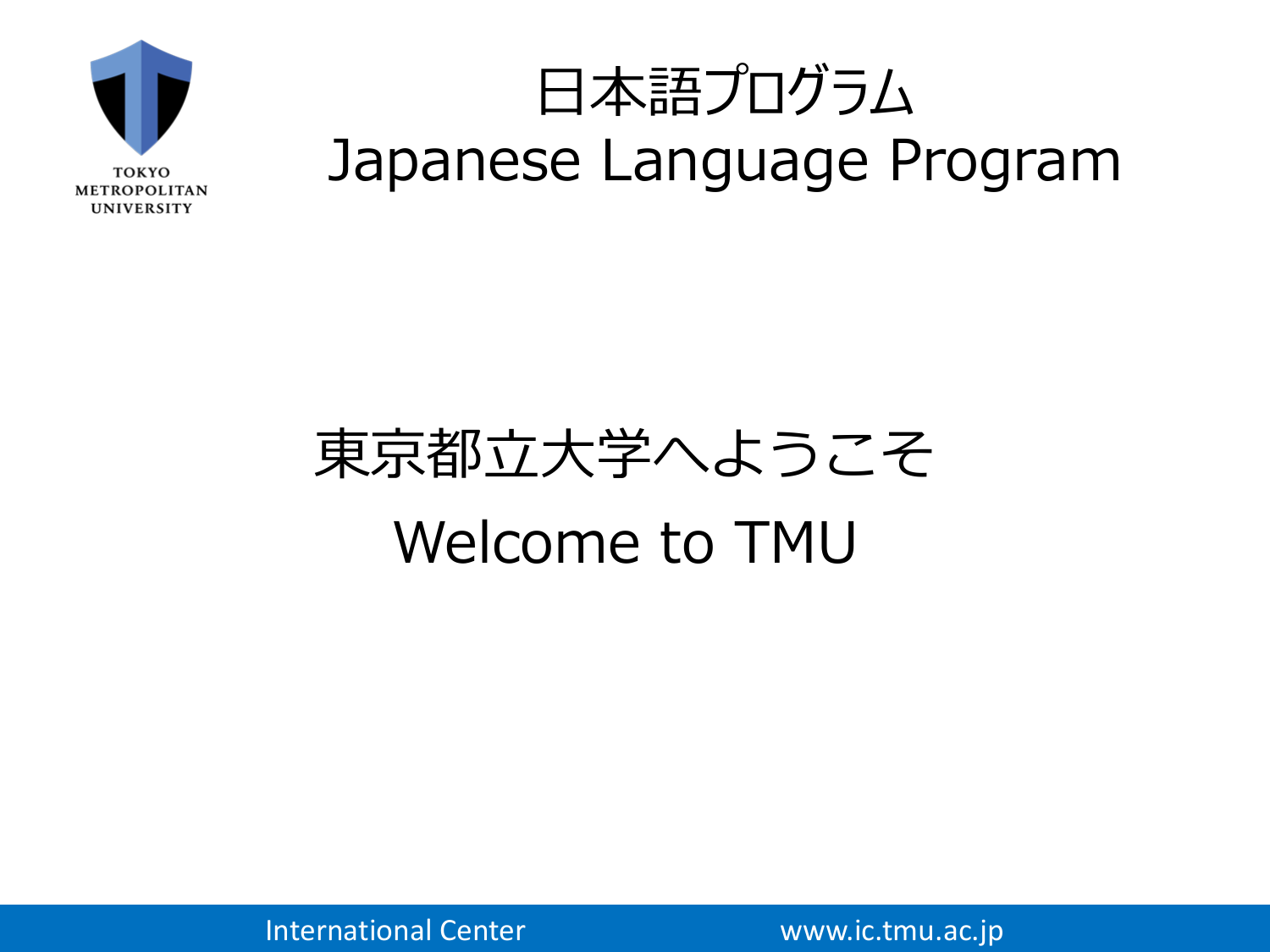

# 日本語プログラム Japanese Language Program

#### ✱ オンライン日本語コース Online Japanese Course

- ✱ オンサイト日本語コース(南大沢キャンパスのみ) On-site Japanese Course (only on Minami-Osawa Campus)
- ✱ 日本語学習支援 Learning Support for Japanese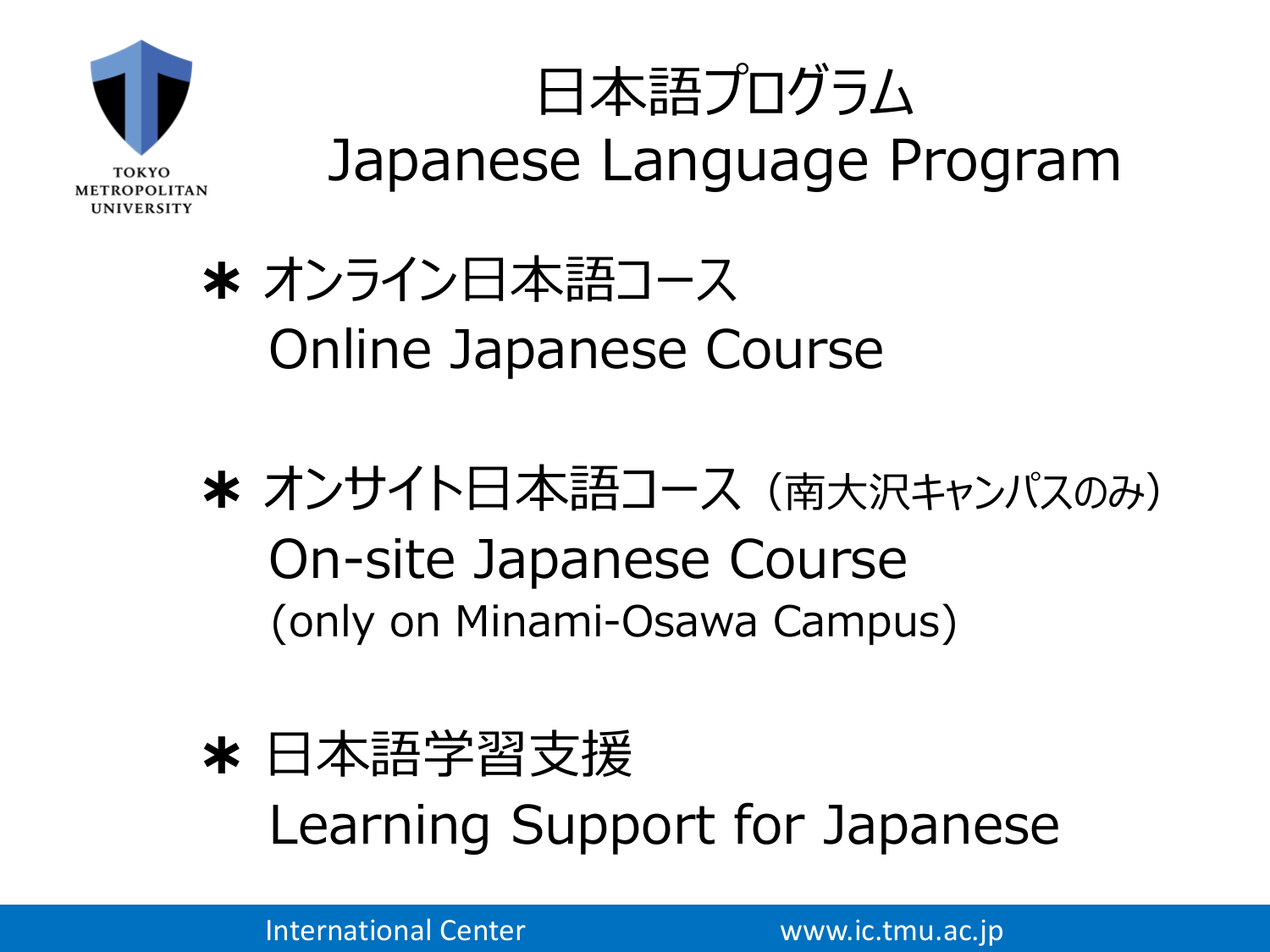

#### ✱ オンライン/Online: 23 Classes

#### ✱ オンサイト/On-site: 11 Classes

✱ 6 levels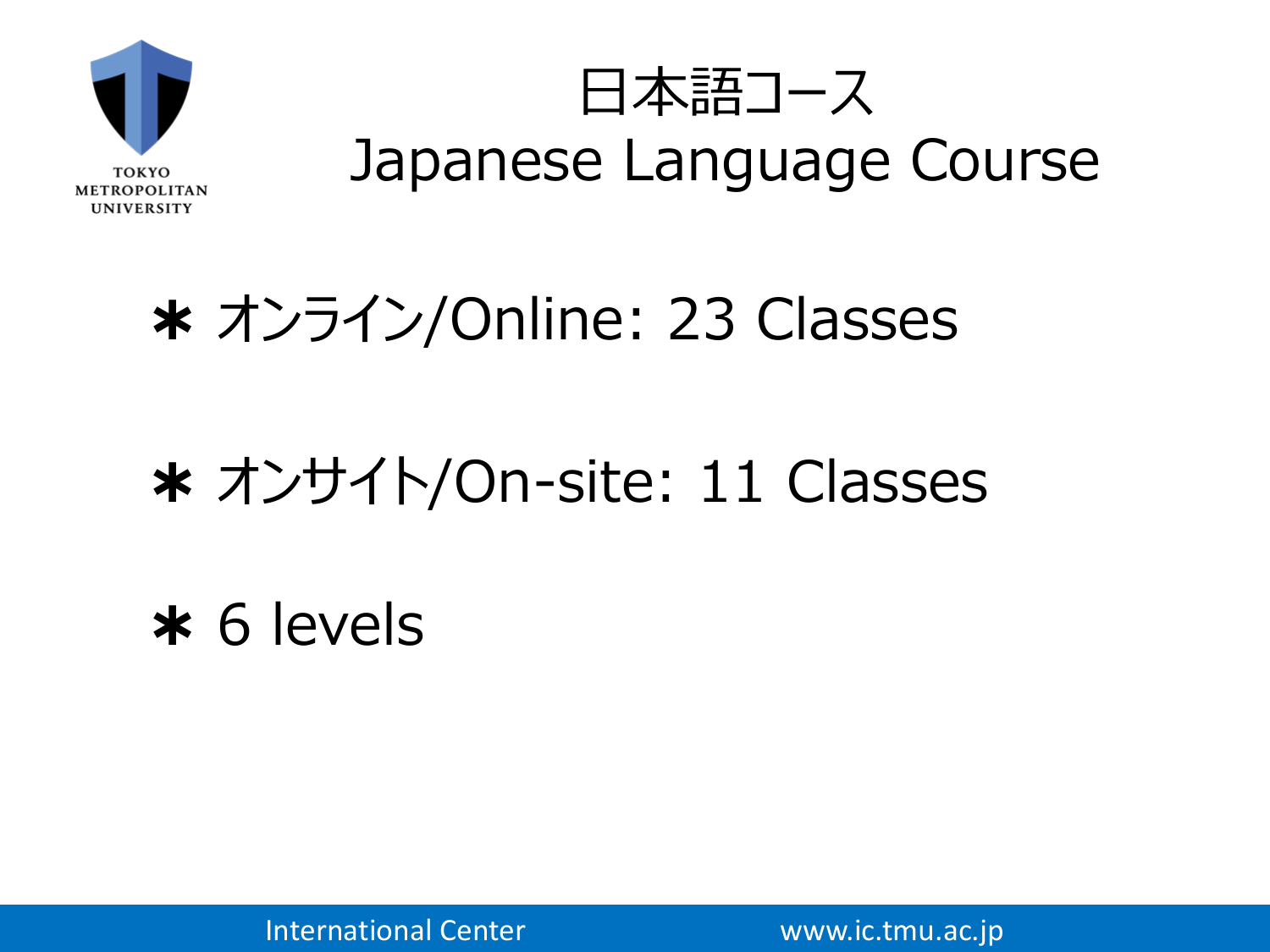

✱ 6 levels TMU JLPT\* 上級 Advanced  $N1+$  $N1 \rightarrow N1$  $N2 \rightarrow N2$  $N3 \rightarrow N3$  $N4 \rightarrow N4$ 初級 Elementary N5 → N5

\*Japanese Language Proficiency Test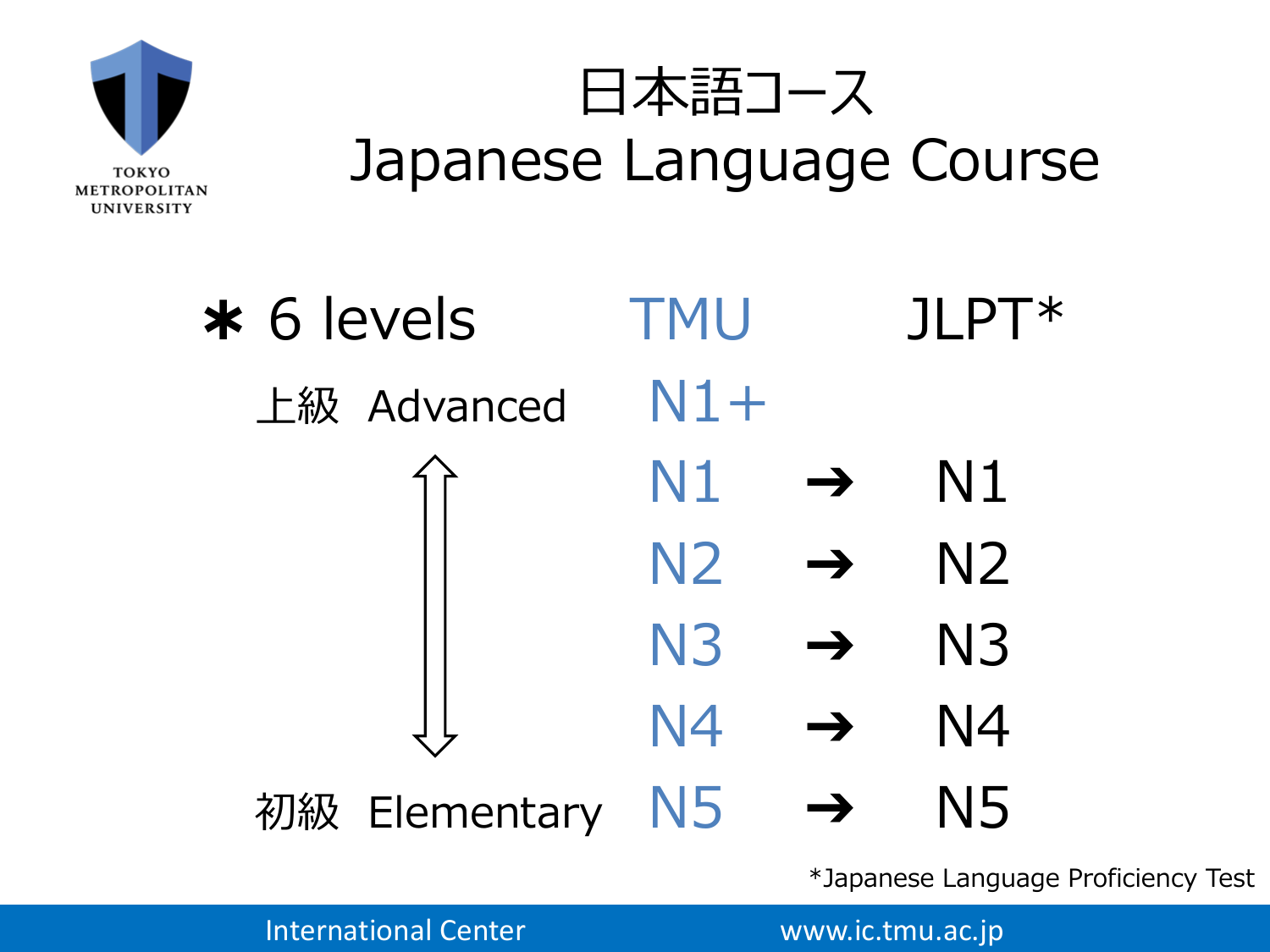

#### ✱ 6 levels

# ➢ どのレベルにも、複数のクラスがあります。 Each level has multiple classes a week.

# ➢ 自分に合うレベル・クラスを選んでください。 You can choose one/some among them.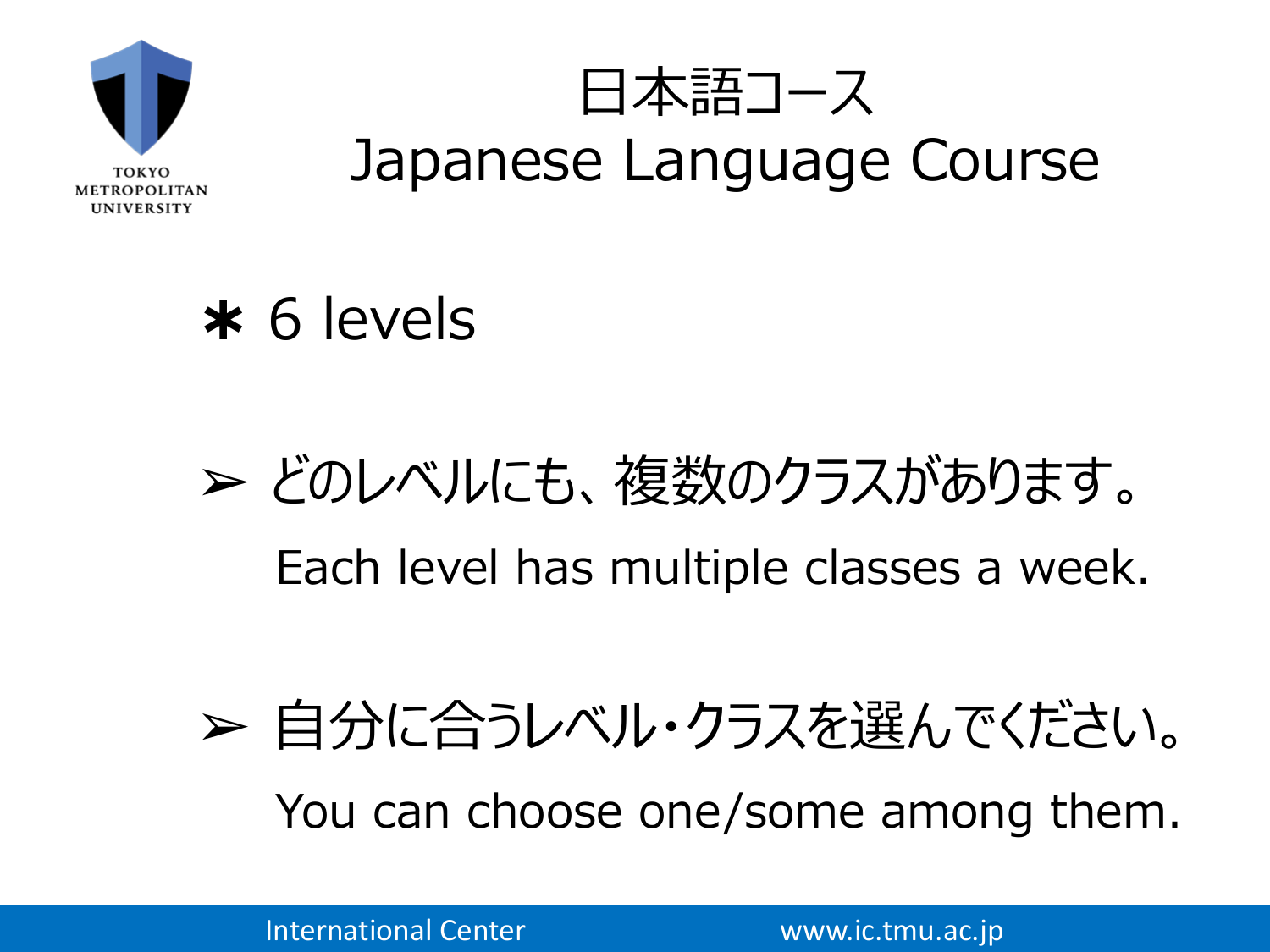

#### ✱ クラス分け Placement

# ➢ プレースメントテストはありません No placement test

#### ➢ 自己評価 Self-assessment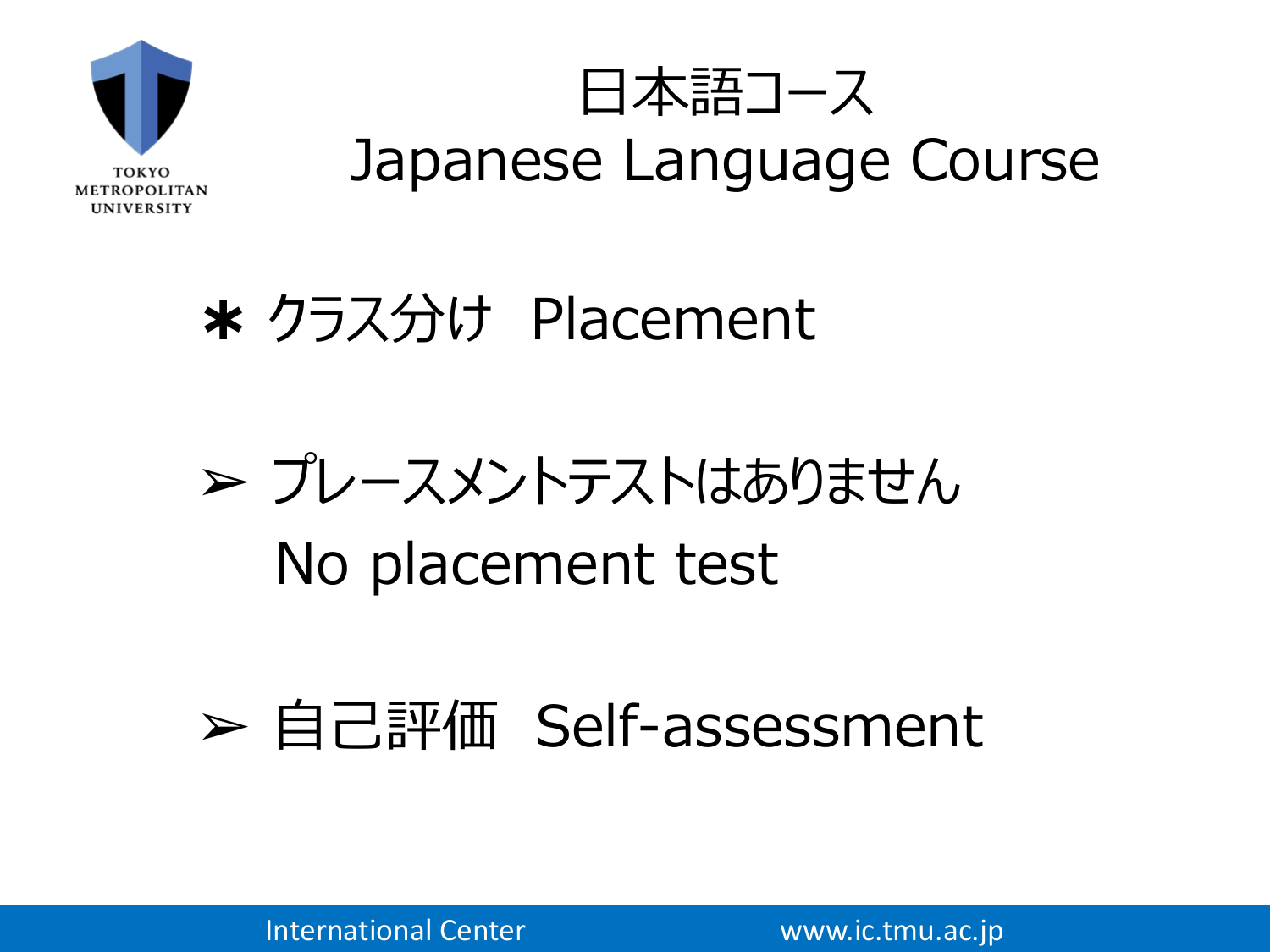

#### ✱自己評価 Self-assessment



#### ➢ 自分で自分に合うレベル・クラスを見つけます Please find the best level/class by yourself!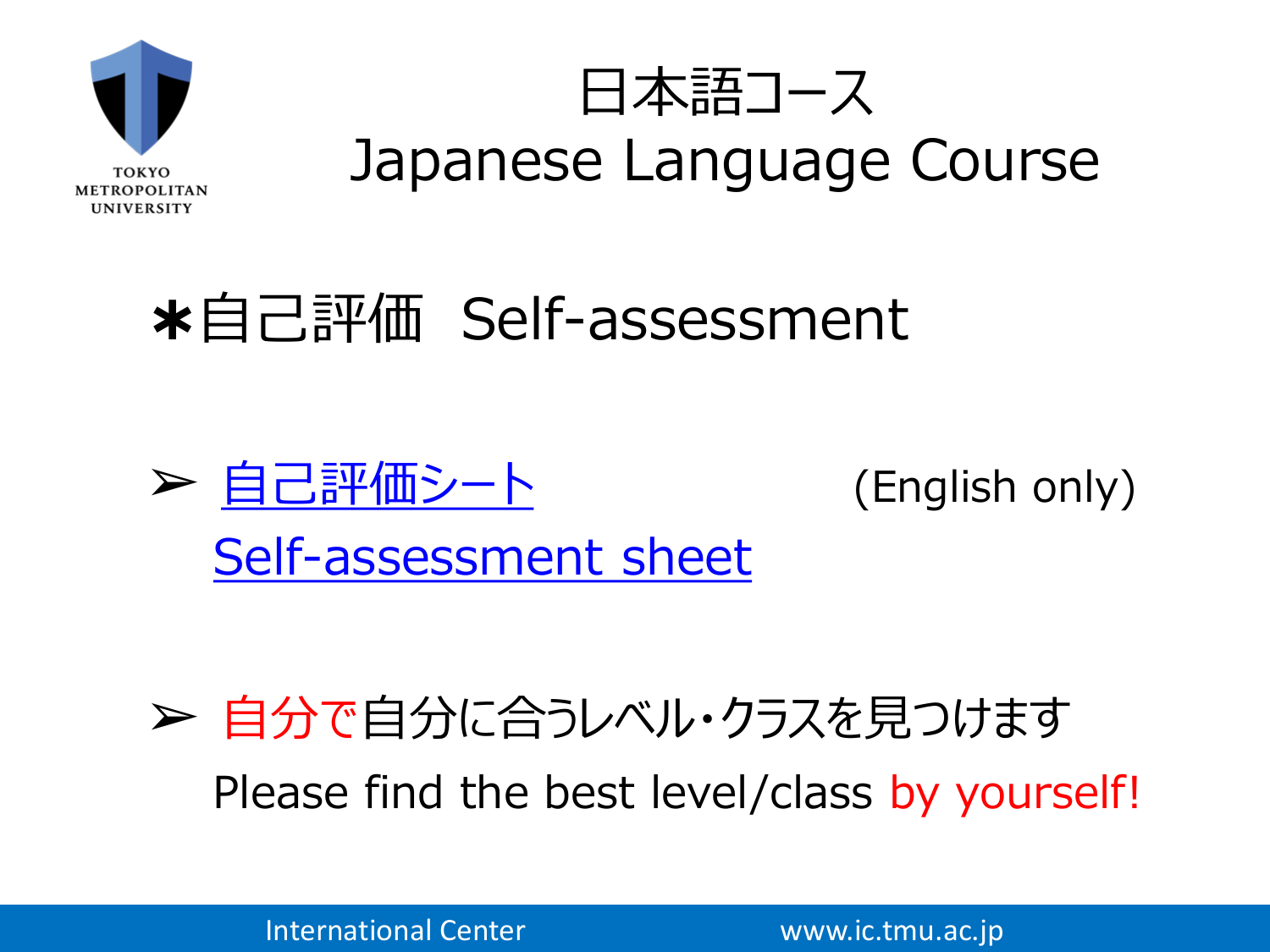

т METR

**UNI** 



#### Japanese Language Course

Self-Assessment Sheet for Japanese Proficiency

The following "Self-Assessment of Japanese Proficiency" is intended to serve as a guide for students who would like to have a rough estimate of their current proficiency and find the most appropriate level and/or classes at TMU International Center.

For each proficiency statement, respond "yes" or "no." If a statement describes your ability only some of the time, or only in some contexts, you should answer "no."



レ ベ ルlevel

TMU International Center 1st. Semester, 2016



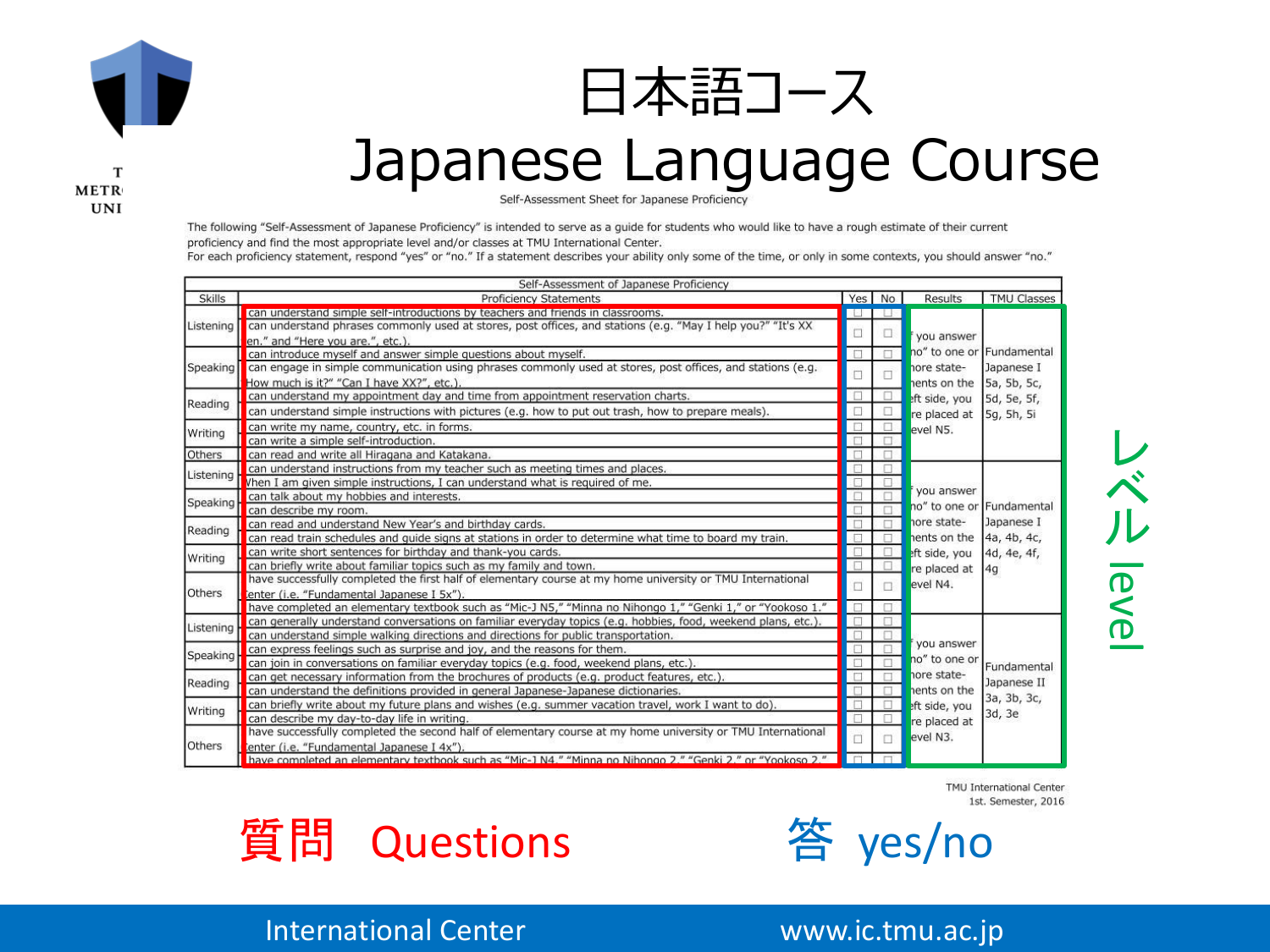

日本語コース Japanese Language Course

#### ✱ 自己評価 Self-assessment

➢ レベル・クラスを選びます。変更もできます。 Select/change your level/class.

➢ 異なるレベルのクラスを選べます。 Take classes at different levels.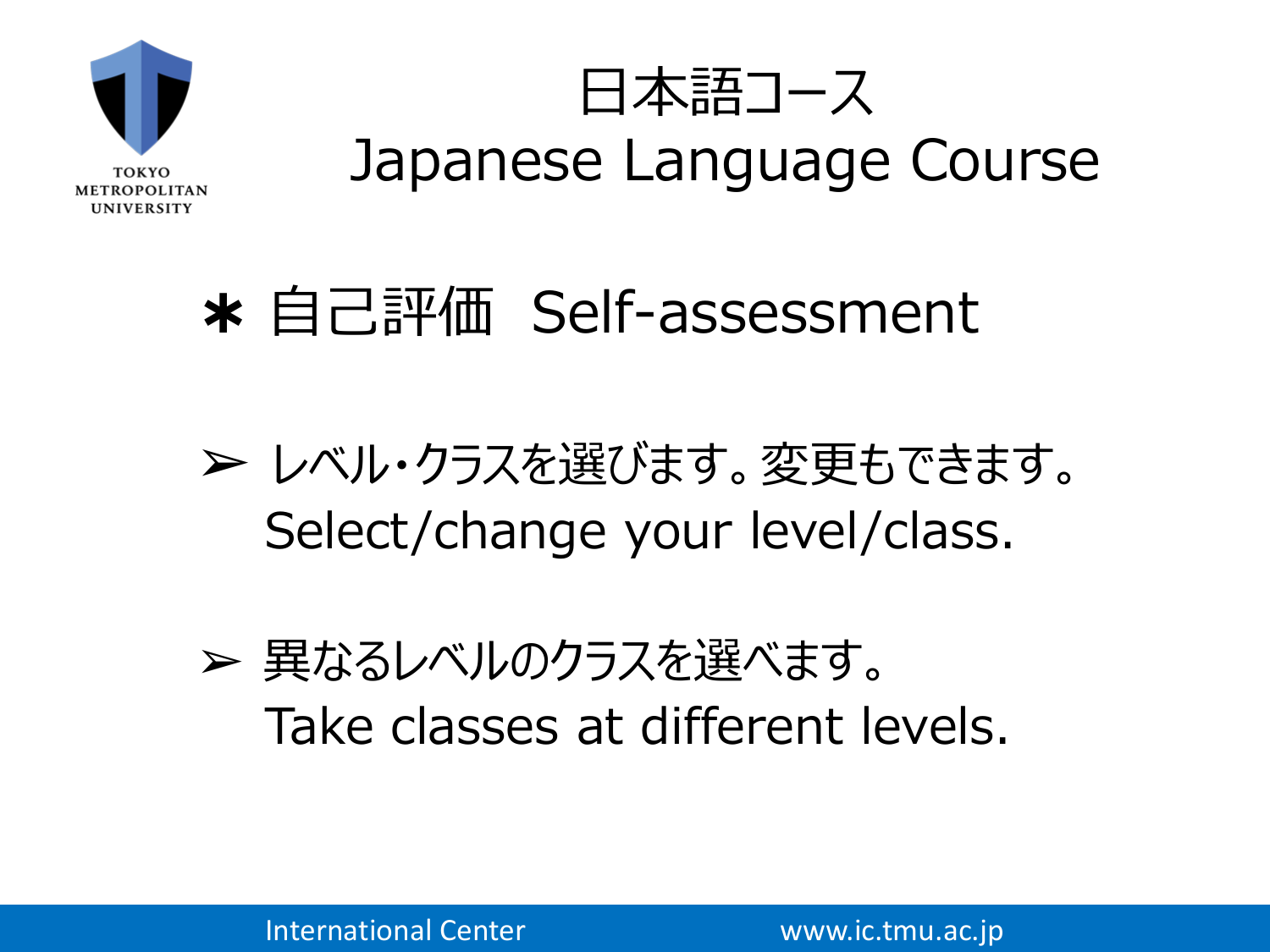

# ✱ 日本語コースの時間割とシラバス Schedules and Syllabi of Japanese courses

➢ 国際センターの[ウェブサイトで](http://www.ic.tmu.ac.jp/study_abroad/jpclass.html)確認できます

You can check them on our [website.](http://www.ic.tmu.ac.jp/english/study_abroad/jpclass.html)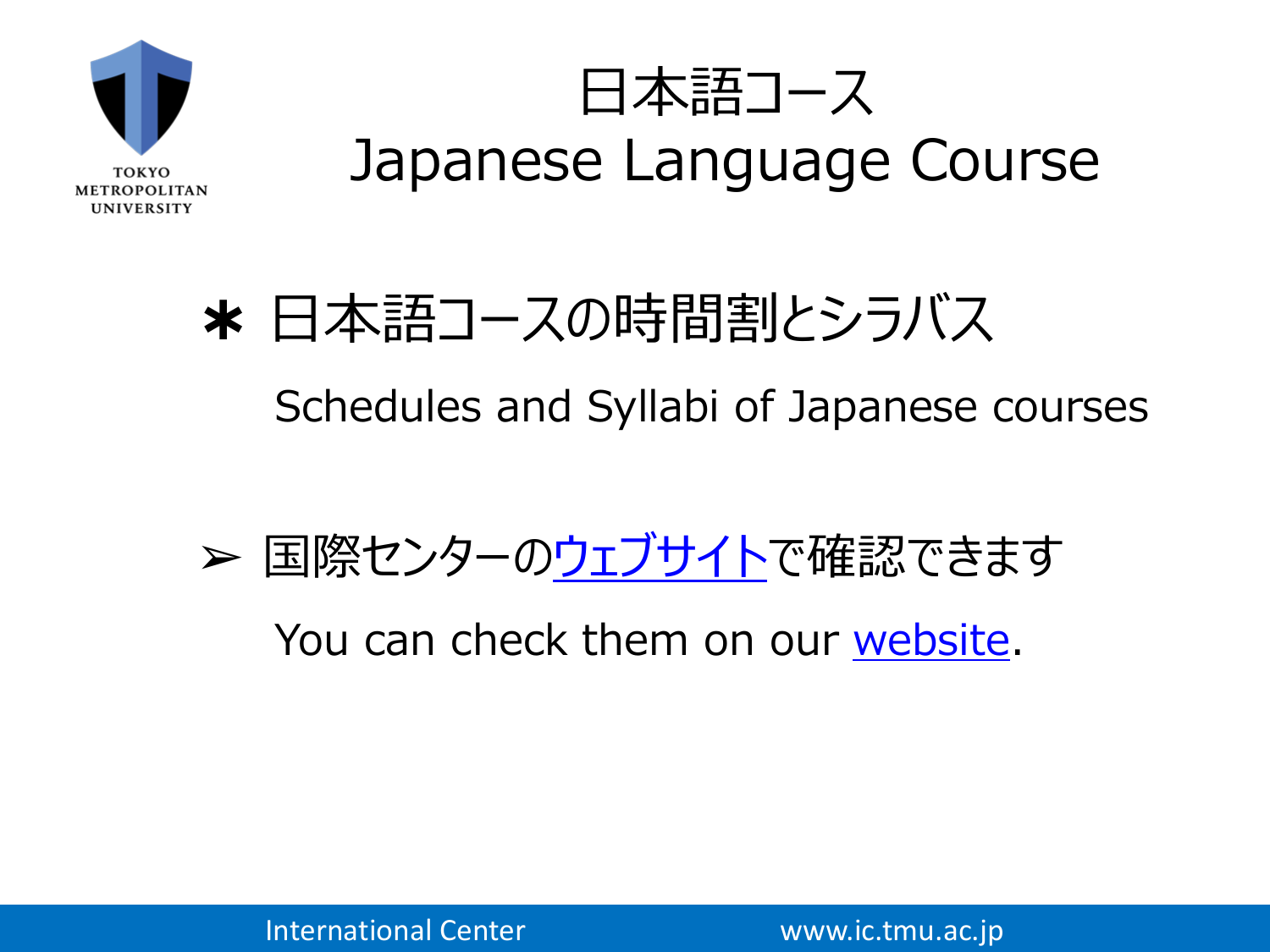

日本語コース Japanese Language Course

# ✱ 自分のレベル・クラスの見つけ方 How to find the best level/class

1. 自己評価 Self-assessment 2. シラバス Syllabi 3. クラス・オリエンテーション Class orientations 4. 授業を受けてみる Trial lessons 5. 登録 Registration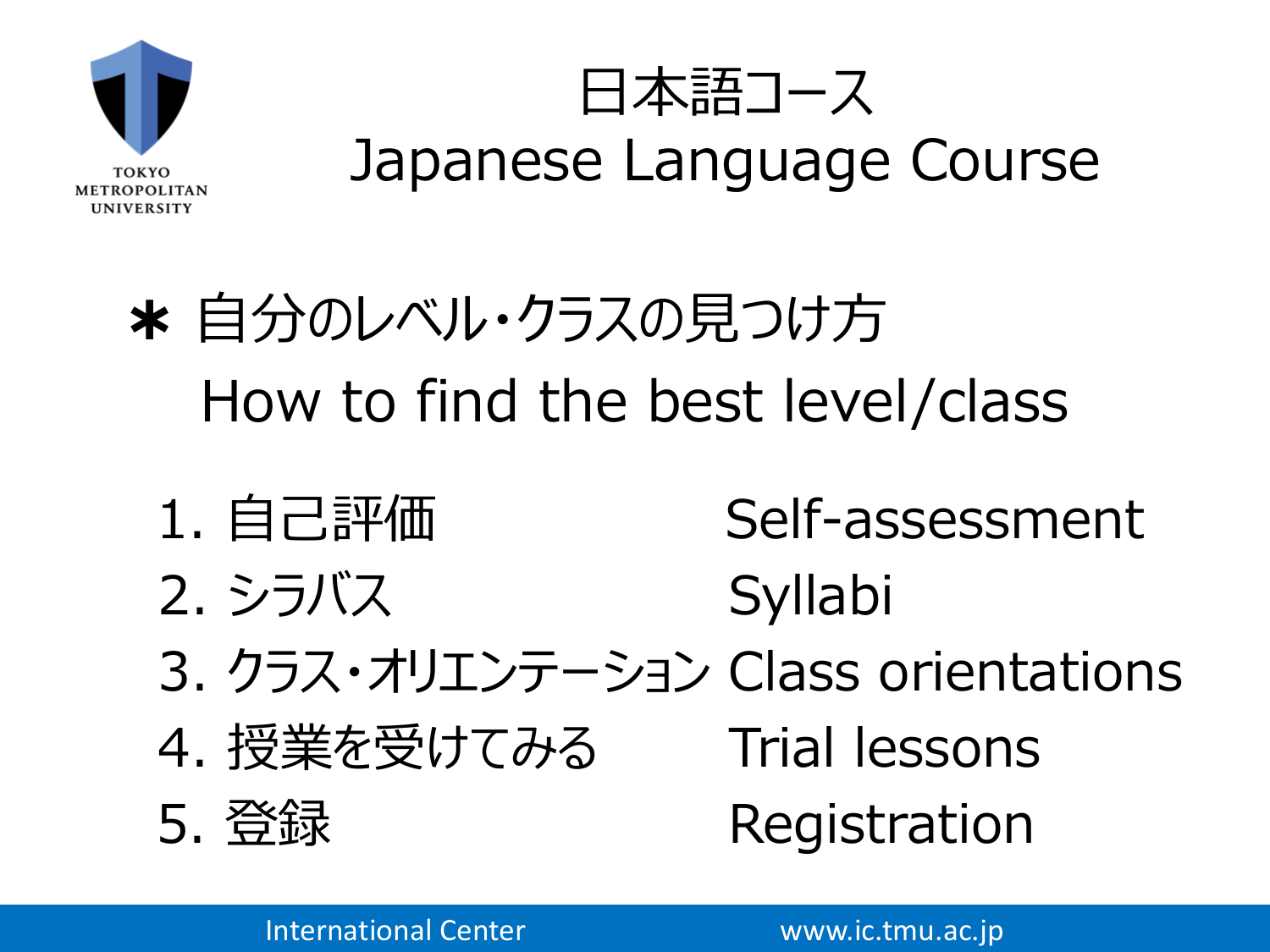

日本語コース Japanese Language Course

## ✱ 日本語クラス受講ガイド Japanese Language Course Guide

> 詳しい情報は[日本語クラス受講ガイドを](https://forms.gle/RVE6561QTuCF3Bc77)見てください。 For further details, please visit our website: [Japanese Language Course Guide Breakthrough](https://forms.gle/RVE6561QTuCF3Bc77)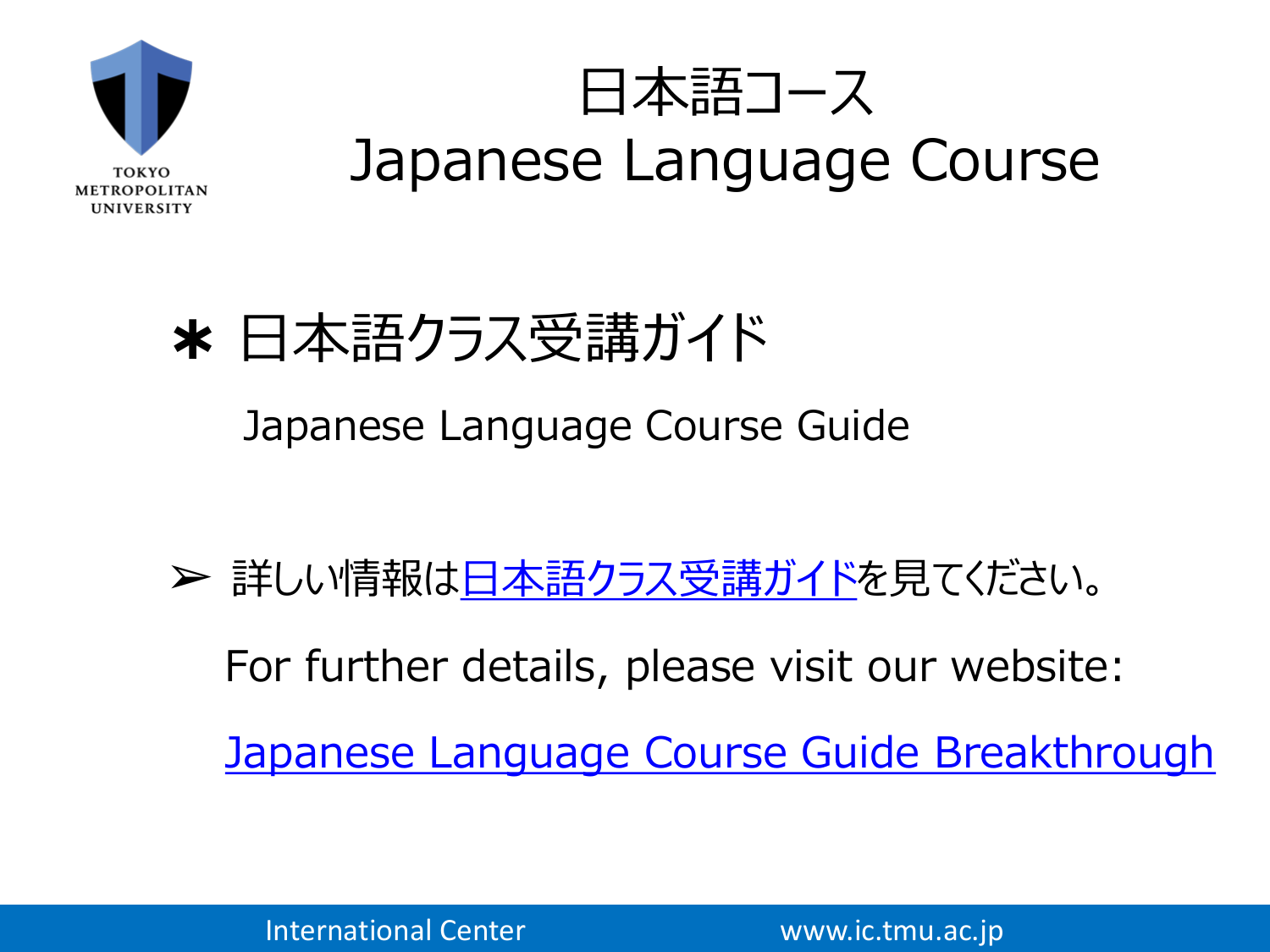

# 日本語学習支援 Learning Support for Japanese

#### ✱ 学習支援 Learning support

#### ➢ 日本語アカデミックライティング支援 Academic Writing Support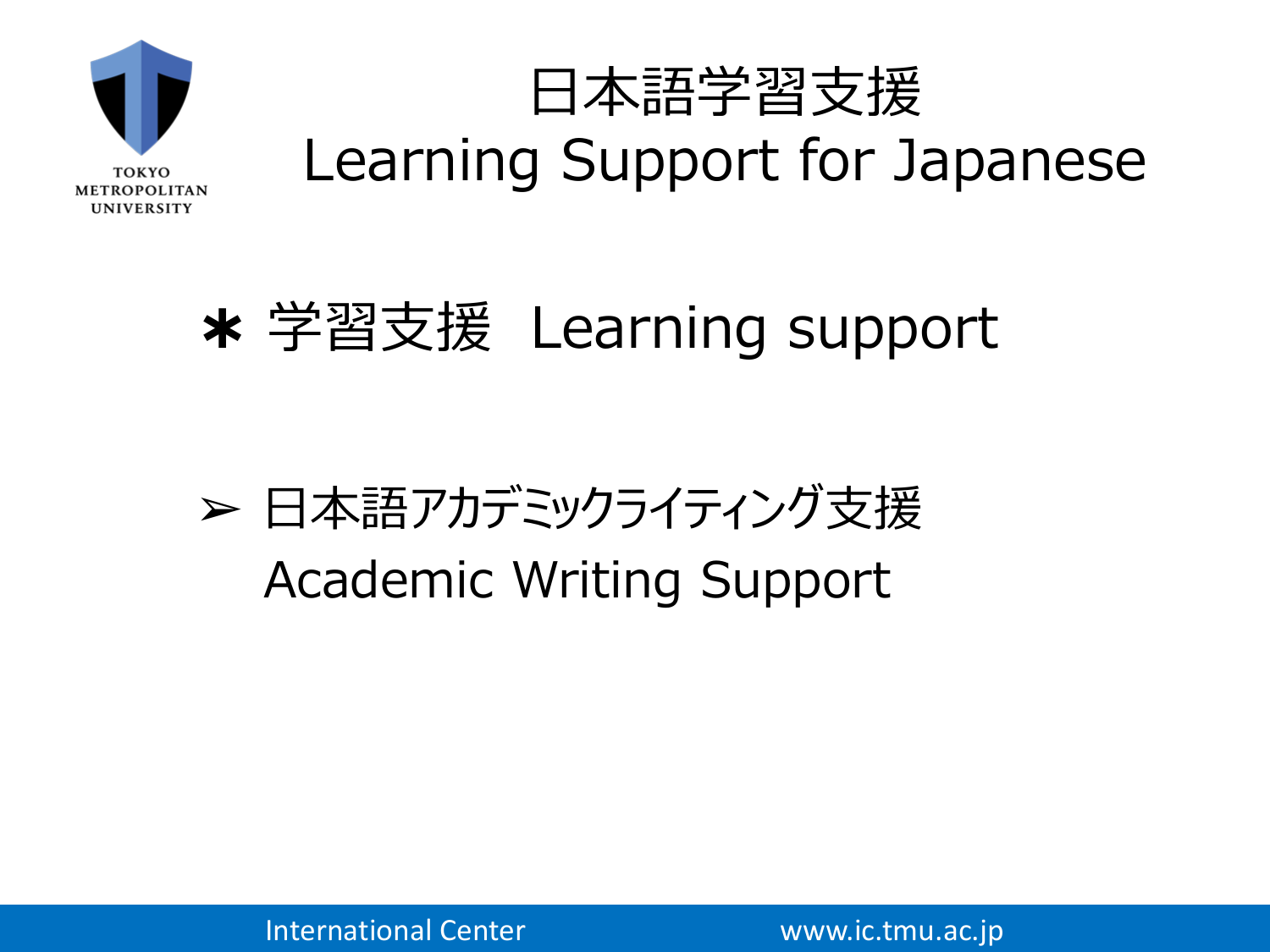

# 日本語学習支援 Learning Support for Japanese

✱ 日本語アカデミックライティング支援

- ➢ 大学院生との個別セッション(1回50分) ➢ 授業のレポート、論文の検討
- ➢ 場所:オンライン
- ➢ 予約:必要
- ➢ 詳細[:ここを](https://www.ic.tmu.ac.jp/study_abroad/jpacademic.html)クリック
- ➢ 開始予定日:5月9日